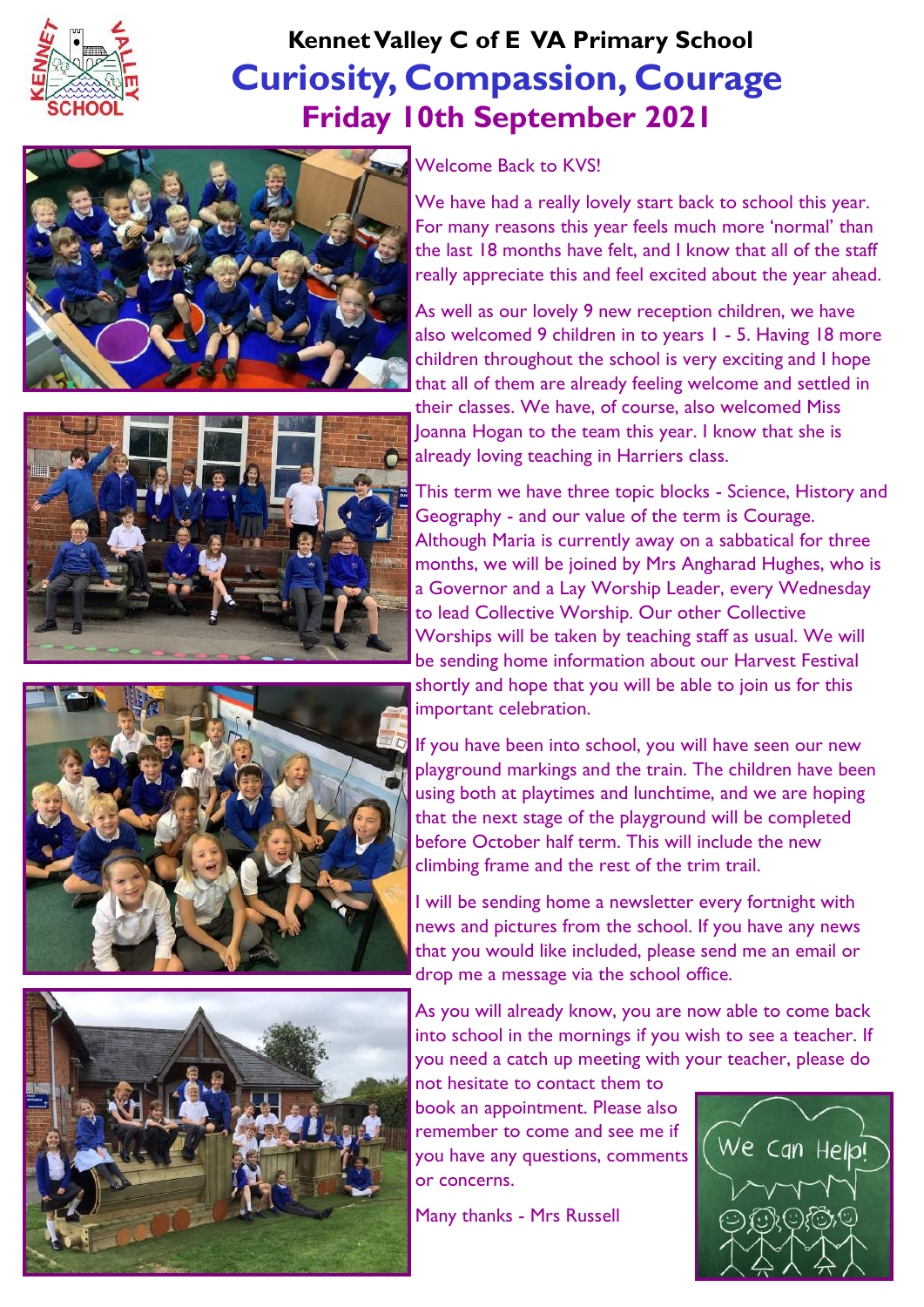#### **Driving to and Parking at the School!**

As many of you will have seen the local Parish Council are now trained to complete Speed Watch Surveys in the village. Although they have been pleased to report that most of our parents/carers are driving at the correct speed of 20mph, they have asked me to remind everyone to adhere to this speed, for the safety of our children, families and the local community. I have also been asked

to remind you to drive very carefully around the bend in Lockeridge by the bridge. This is a sharp bend and the pavements are not very wide. They are also tricky to get along currently because of nettles and other plants. Please keep this in mind and drive especially slowly around this tight bend.



While writing please could I also remind you that the best place to park is in the Who'd Thought It car park. This means that the road is clear for others to drive along. If you do choose to park on either of the roads around school, please be considerate to others - do not park over driveway entrances and try to tuck in as much as possible. Thank you. Mrs Russell

#### **House Points and Golden Time**

This year we have re-introduced our house point systems. We have three houses at school - Vikings, Saxons and Romans. Children can be awarded a house point for many different reasons, such as showing resilience in their work, having a kind and caring attitude or finishing the tasks set for them. Three of the classes also award raffle tickets to the children which is drawn every week. The 3 houses are working to win a prize at the end of each term. These will be discussed and announced by the school council in their first meeting later in the term. This year we are also changing Golden Time slightly, so that children have to earn this free time rather than it just being given to all of

a class. This is because we feel it is a fairer system - if you work hard and have a great attitude you should get this weekly reward.



#### **Outside School Achievement**

A HUGE well done to Lucus in Year 6 who has continued to excel playing golf. On the 5th September Lucus played in a local tournament. This is a huge tournament with players from 10 years old to over 60 years old, with 100 competitors in all. Lucus played amazingly well and came 16th overall. I am sure you will join me in congratulation Lucus for this fantastic

result. We are really proud of you Lucus - Well Done!





Please join us at the **Who'd Thought It** from 6pm on Thursday 16th September 2021 to find out more about school and our Friends Association.

Come along for a drink and chat, while children play in the pub garden.

Looking forward to seeing you there

The KVS Team and Friends Association.

#### **What if my child develops Covid-19 symptoms?**

Anyone, including children, who develops symptoms of Covid-19 should stay at home and self-isolate. You should then arrange to have a PCR test as soon as possible. Do not send your child to school with Covid-19 symptoms. If your child receives a negative result, they may return to school.

#### **What if a member of the household develops symptoms?**

If another household member, such as mum or dad, displays symptoms then they should self-isolate and seek a PCR test. Children however can attend school even if a household member has tested positive for the virus- assuming they are not displaying symptoms themselves.

This is clarified in the latest guidance which states: From16th August, you will not be required to self-isolate if you live in the same household as someone with COVID-19 and any of the following apply:

- You are fully vaccinated
	- You are below the age of 18 years 6 months
- You have taken part in or are currently part of an approved COVID-19 vaccine trial
- You are not able to get vaccinated for medical reasons



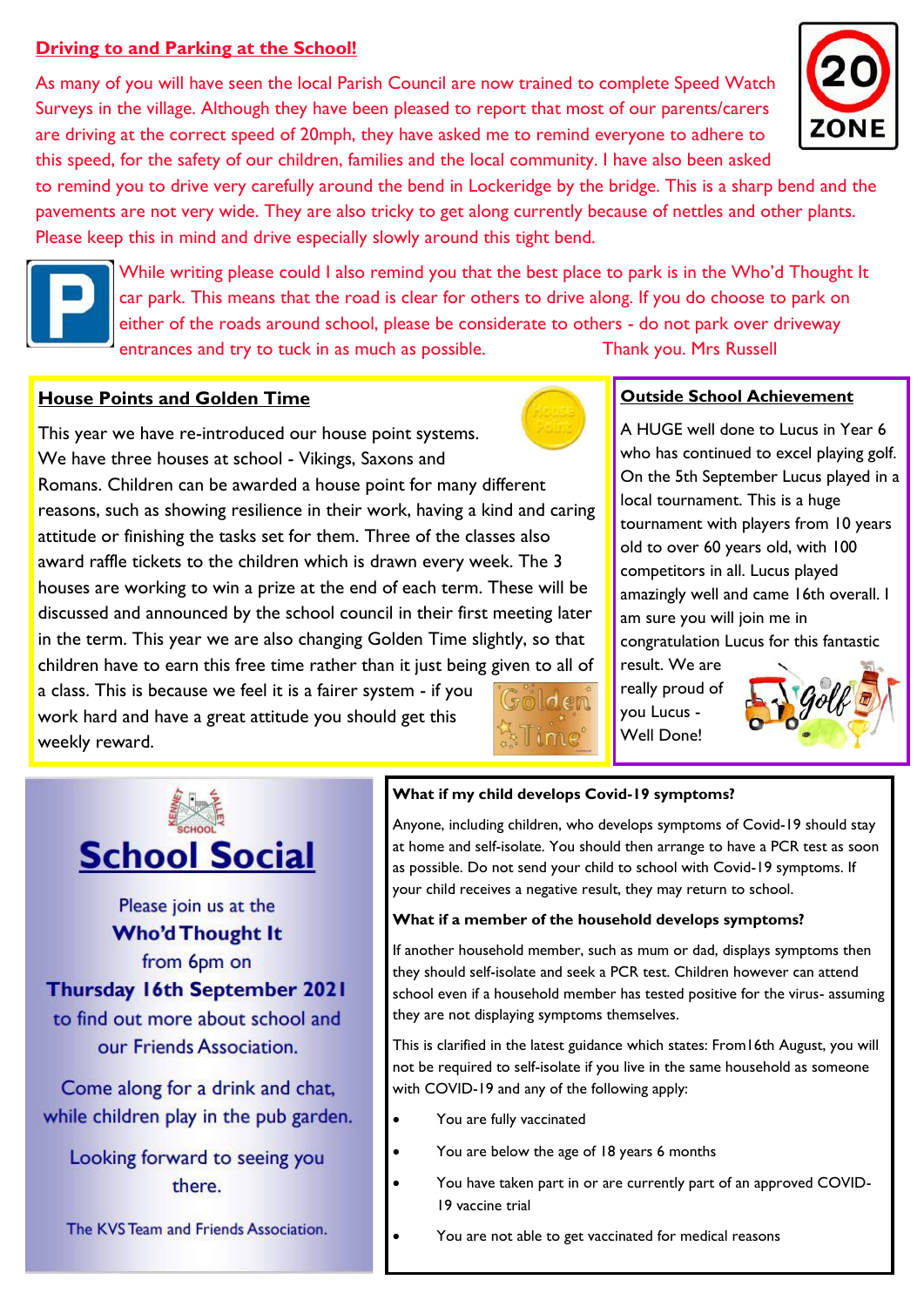

## **READING AWARDS** 2021/2022

This year we have changed the reading awards so that rather than children being awarded throughout the year, they will be saving their

rewards up to redeem at a grand Summer Party.

For every 30 of their home reads (please remember that we only count one home read a day) they will be given a new Brag Tag to attach to a keyring.

Each Brag Tag will be a voucher for something at the Summer

Party - for example for 30 reads they will have a 'Free Drink' token, while 240 reads is a free ticket to the Summer Party itself. The last two Brag Tags (300, 330 reads) are for Book Tokens so that children can choose some exciting books for the summer.

Whilst the Summer Party will be able to be booked and paid for separately, we are really hoping that as many children as possible will read at home to achieve their tokens and have a great time with us at the party in July 2022.



**FREE DRIN** 

Please support your child at home with this challenge by

hearing them read at least 5 nights a week and filling in your Go Read online log.